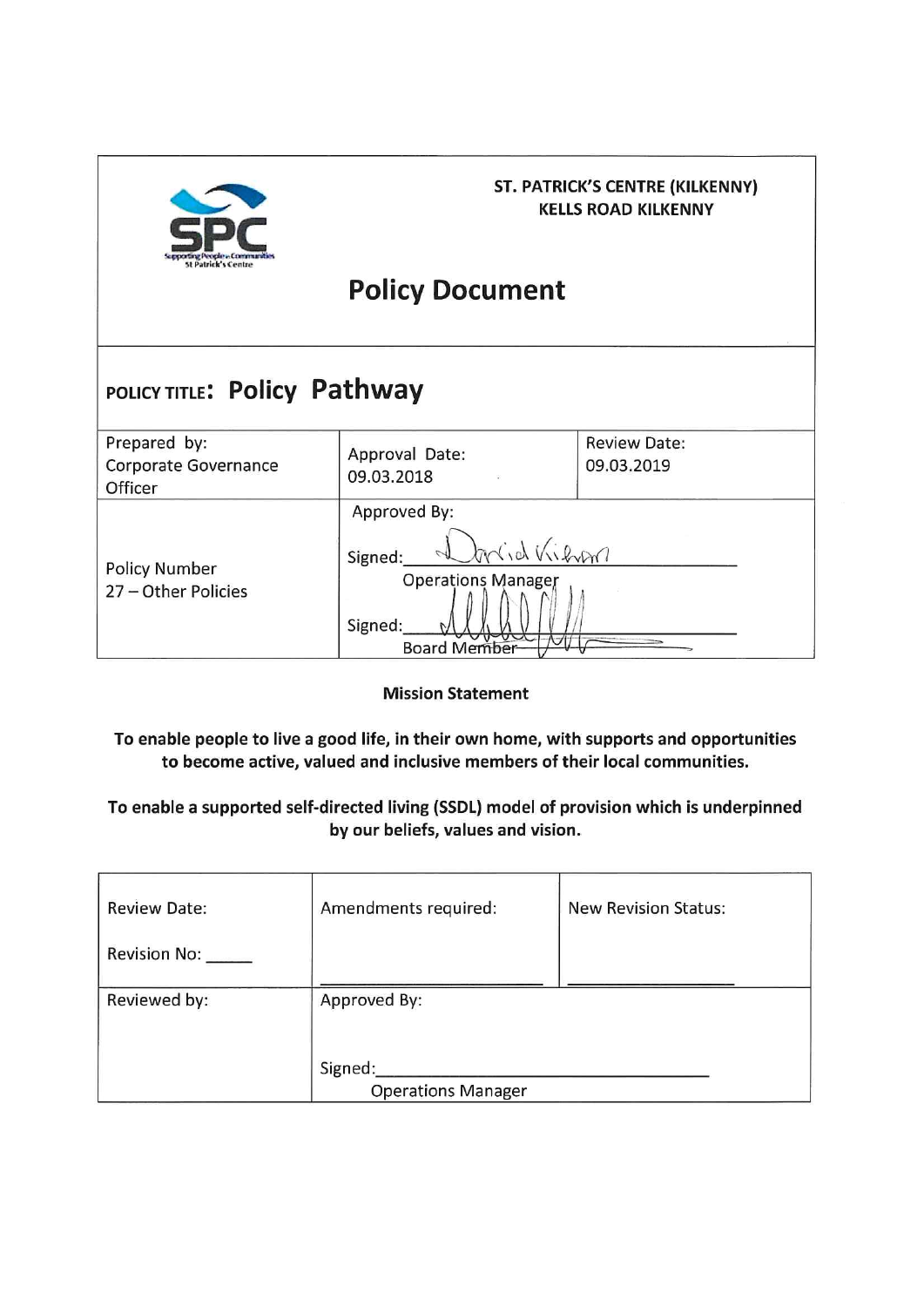#### **Table of Contents**

| 1.0 | Introduction                                  | 3 |
|-----|-----------------------------------------------|---|
| 2.0 | <b>Definitions</b>                            | 3 |
| 3.0 | <b>Policy Pathway Process</b>                 | 3 |
|     | <b>Policy Pathway Flow Chart</b><br>$\bullet$ | 5 |
| 4.0 | <b>Policy Content &amp; Layout</b>            | 6 |
| 5.0 | <b>Policy Review</b>                          | 6 |
| 6.0 | <b>Policy Communication</b>                   | 7 |
| 7.0 | <b>Audit &amp; Evaluation</b>                 | 7 |

 **Page**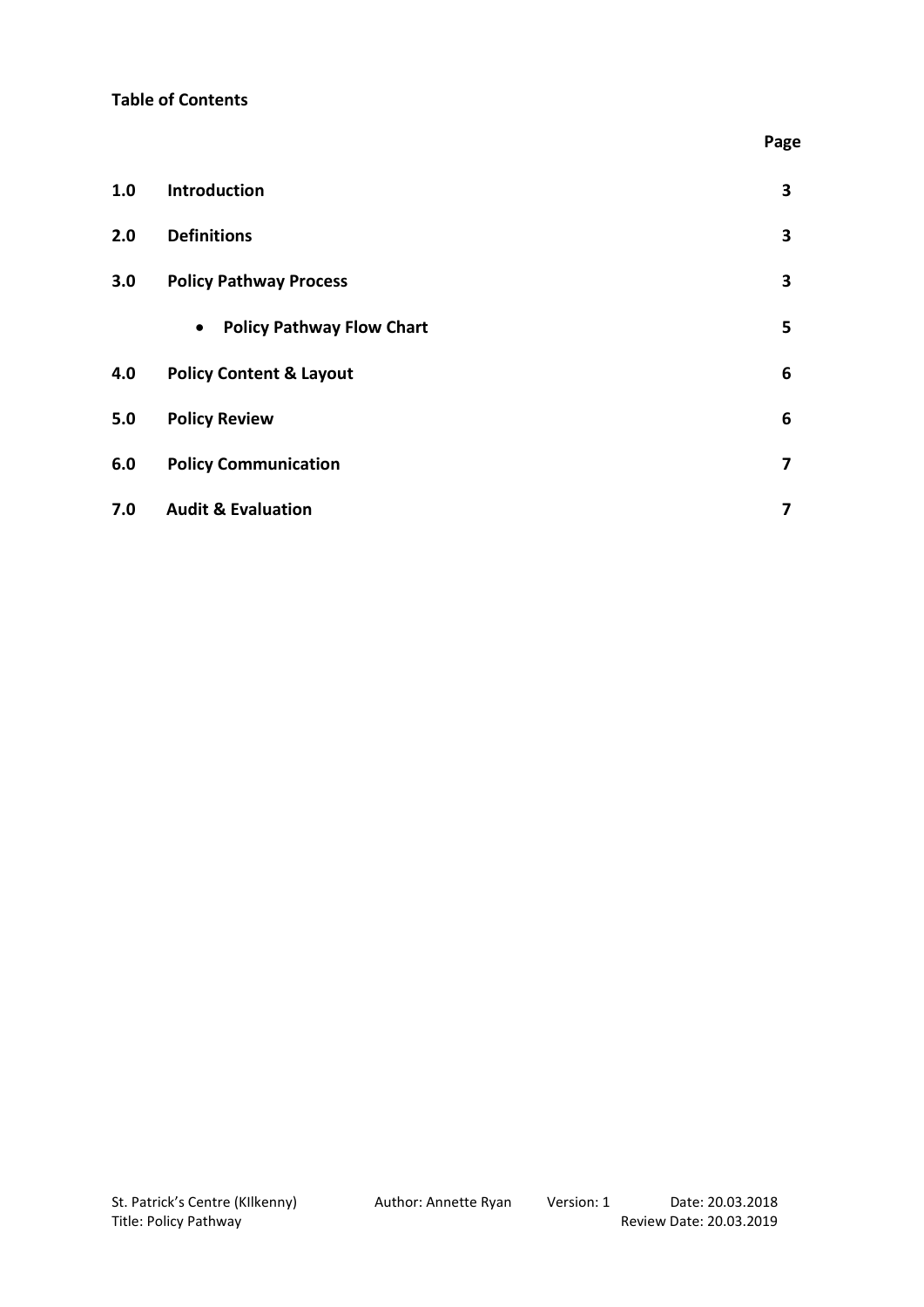## **POLICY PATHWAY**

#### **1.0 Introduction**

- 1.1 All policies shall be developed, approved, published, disseminated and reviewed in a standardised and effective manner. All policies shall be made available via St Patrick's Centre website, DMS and Q Drive. Where not available, effective processes shall be put in place to make the policies accessible to employees and people using the service.
- 1.2 Where available, the relevant HSE policy should be adopted by St Patrick's Centre and adapted, if necessary, to suit the specific needs of the Organisation.

#### **2.0 Definitions**

- 2.1 Policy A Written operational statement of intent intended to guide staff actions in particular circumstances (HIQA 2009).
- 2.2 Document Owner The Document Owner is the function area Line Manager who has responsibility for managing the development of the document in accordance with this policy and has responsibility for reviewing the policy within referenced timeframes.
- 2.3 Document Author Document author(s) can be employee(s) who (as appointed member(s) of the policy sub-group set-up to develop that policy) is / are responsible for writing the document, in consultation with relevant reviewers.

#### **3.0 Process**

- **3.1** A formal process is required to ensure that appropriate governance arrangements are in place to sign off a policy. This is outlined below in a flow chart on page 5.
- **3.2** The need to develop or review a policy and procedure may occur as a result of the introduction of a new process, change of practice or update in evidence-based practice. All employees have the authority to initiate the development of a policy.
- **3.3** The employee shall notify their Line Manager of the request to develop a policy.
- **3.4** Where the policy exists but it is considered that it requires review, the Line Manager can authorise the review.
- **3.5** Where the Line Manager does not authorise the development or review of a policy, the employee shall receive feedback on the decision.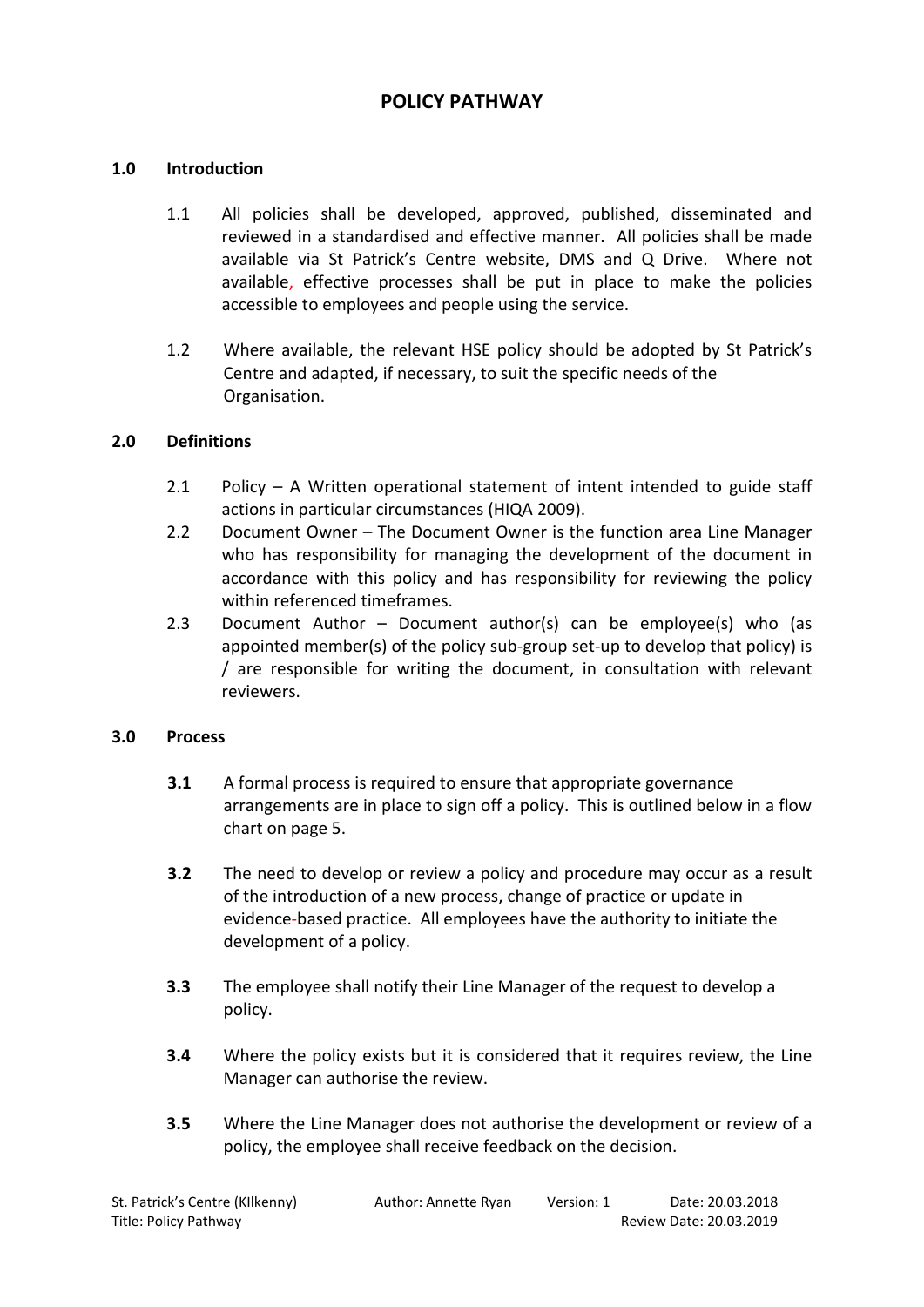- **3.5** Where approval to proceed with development of a policy is received, a unique reference number shall be assigned to the policy. The Policy Owner and Policy Author shall be determined by the Head of Function.
- **3.6** The Policy Owner has the responsibility for overseeing the development, implementation and review of the policy.
- **3.7** The Policy Owner and the Policy Author may be the same person or may be different.
- **3.8** Consideration should be given by the Policy Author (during the policy development) to best practice, risk assessments and statutory requirements, where available.
- **3.9** A working group is convened by Policy Owner
- **3.10** Once a draft policy is developed, it is identified as draft with a draft watermark, inserted by the Policy Author. It is then referred for review by the QA Committees within two weeks.
- **3.11** Following review by the QA Committee, the draft policy is referred (within two weeks) to St Patrick's Centre's Senior Management Team (SMT) for review and approval.
- **3.12** Following approval by the SMT, the policy is referred to the Trade Unions for comment. Comments will be accepted up to a period of two weeks.
- **3.13** Following comment by the Trade Unions, the policy is referred to the Operations Manager for approval within a time frame of two weeks.
- **3.14** Following approval by the Operations Manager, the policy is signed off in draft form and becomes operational.
- **3.15** Approved draft policy is referred to Quality and Standards Sub-Committee of Board of Governance, for review and recommendation/s.
- **3.16** Following approval by the Quality and Standards Sub-Committee, the policy is referred with any recommendations to Board of Governance for formal approval and sign off at the next scheduled meeting of Board.
- **3.17** Following sign off by Board, the draft watermark is removed, and the policy is fully endorsed.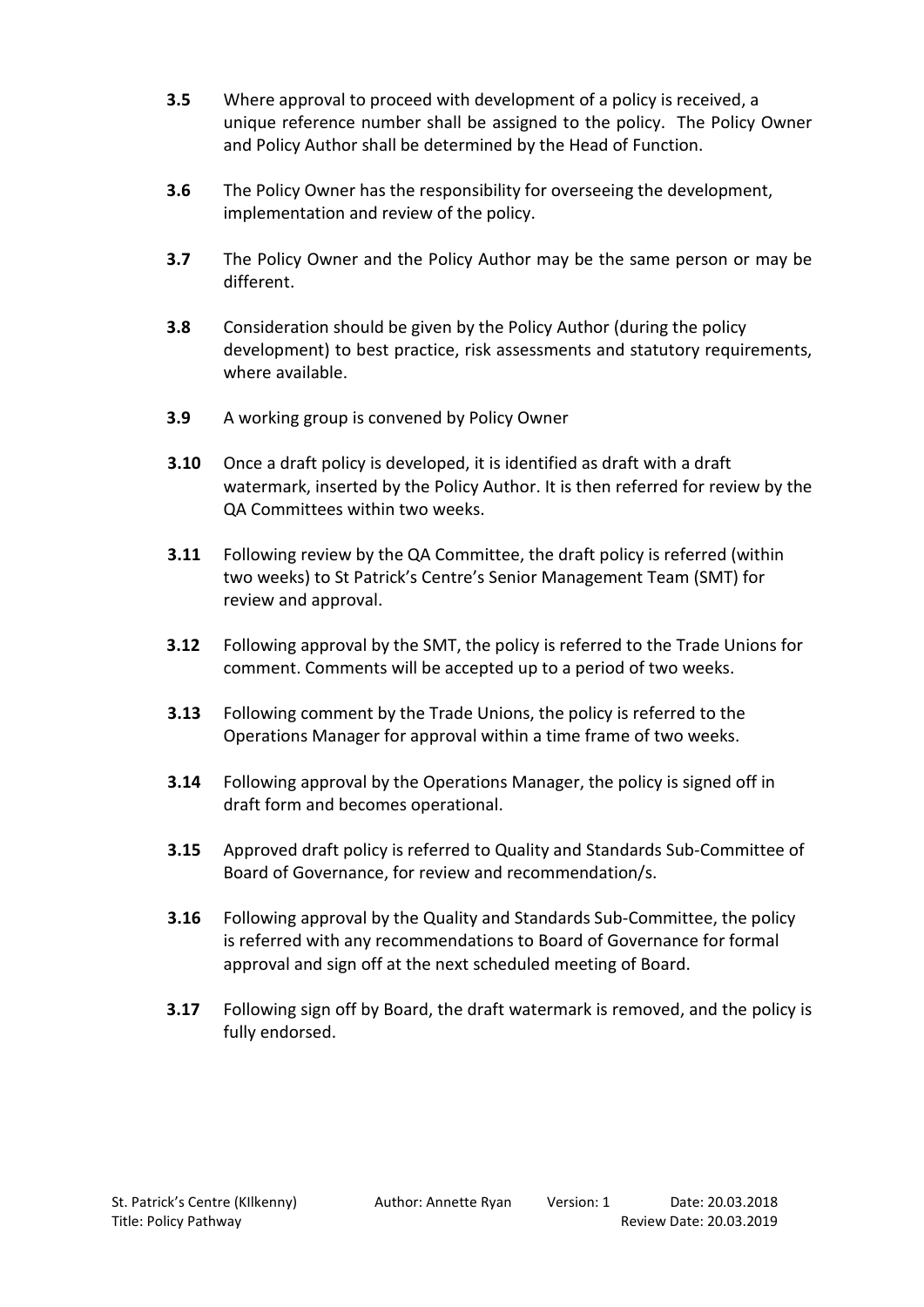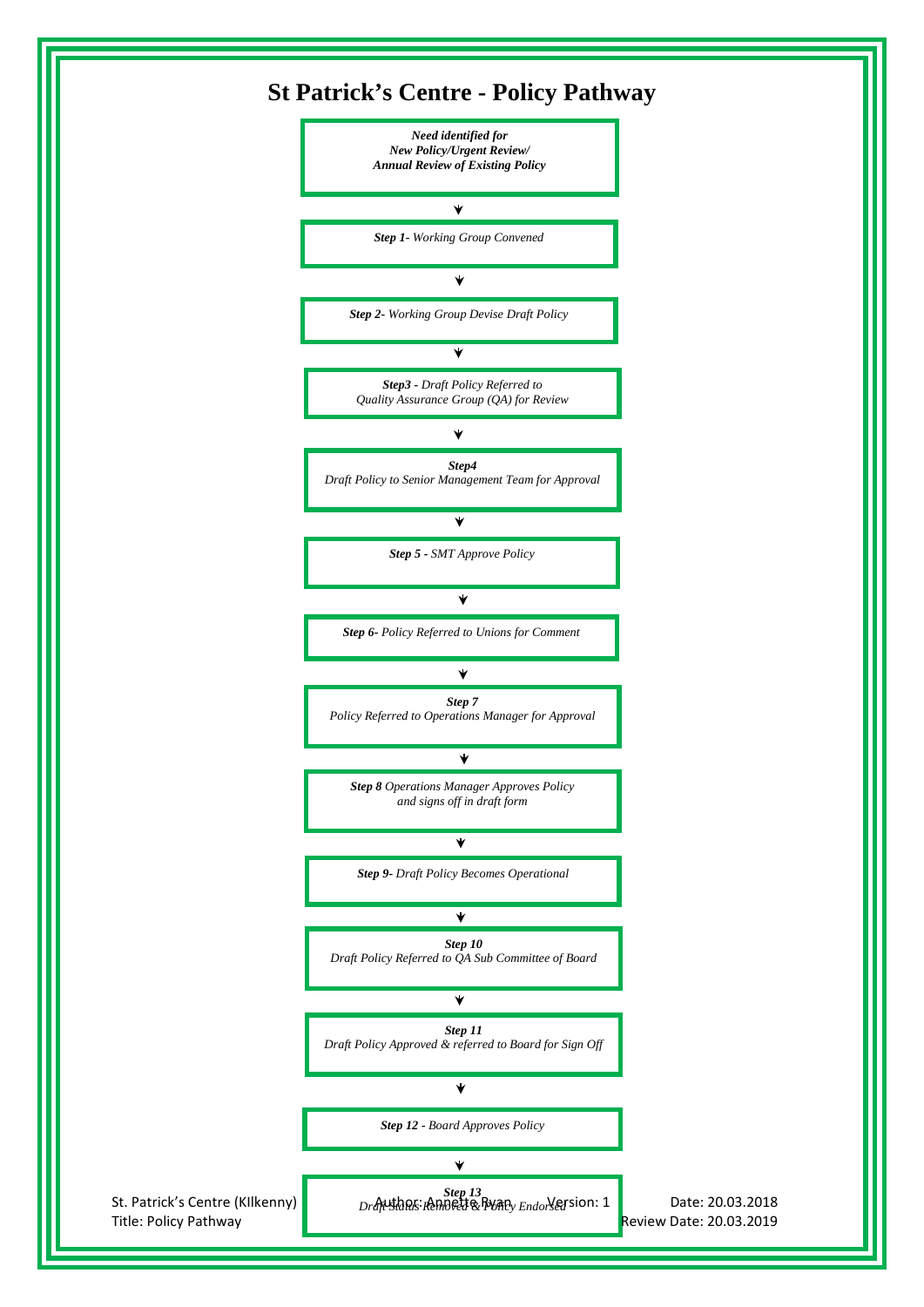#### **4.0 Content & Layout**

- 4.1 Policies should be clear, simple and as brief as possible.
- 4.2 All policies should include a cross reference to any other related policies.
- 4.3 All policies to be written in Calibri font, size 12 and size 8 for headers and footers.
- 4.2 All policies shall be reflective of or similar to this policy, in terms of format;
	- All policies should have a cover sheet similar to the coversheet on this policy
	- Align the text throughout the document to the left and right
	- Use single line spacing
	- Use double line spacing between paragraphs
	- Section headings should have bold typeface
	- Every entry in a policy must be numbered
	- Abbreviations should be kept to a minimum
	- When working with draft document, ensure a draft number and date is identified on the cover sheet and the footer
	- Include a draft watermark on all draft policies
- 4.3 The following must be specified at all times
	- Title of the policy
	- Reference number of the policy
	- Document owner
	- Review by cover sheet only
	- Scope
	- Revision date first draft should have a revision number of 0
	- Date from which the policy is operational from

#### **5.0 Review**

5.1 Responsibility for the review of a policy shall lie with the document owner. Policies should be reviewed on an annual basis. Where changes in evidence based best practice and/or legislation require or where there are changes in local practice, documents may be updated more frequently. Where a document is being reviewed, the process is repeated from 3.10 above.